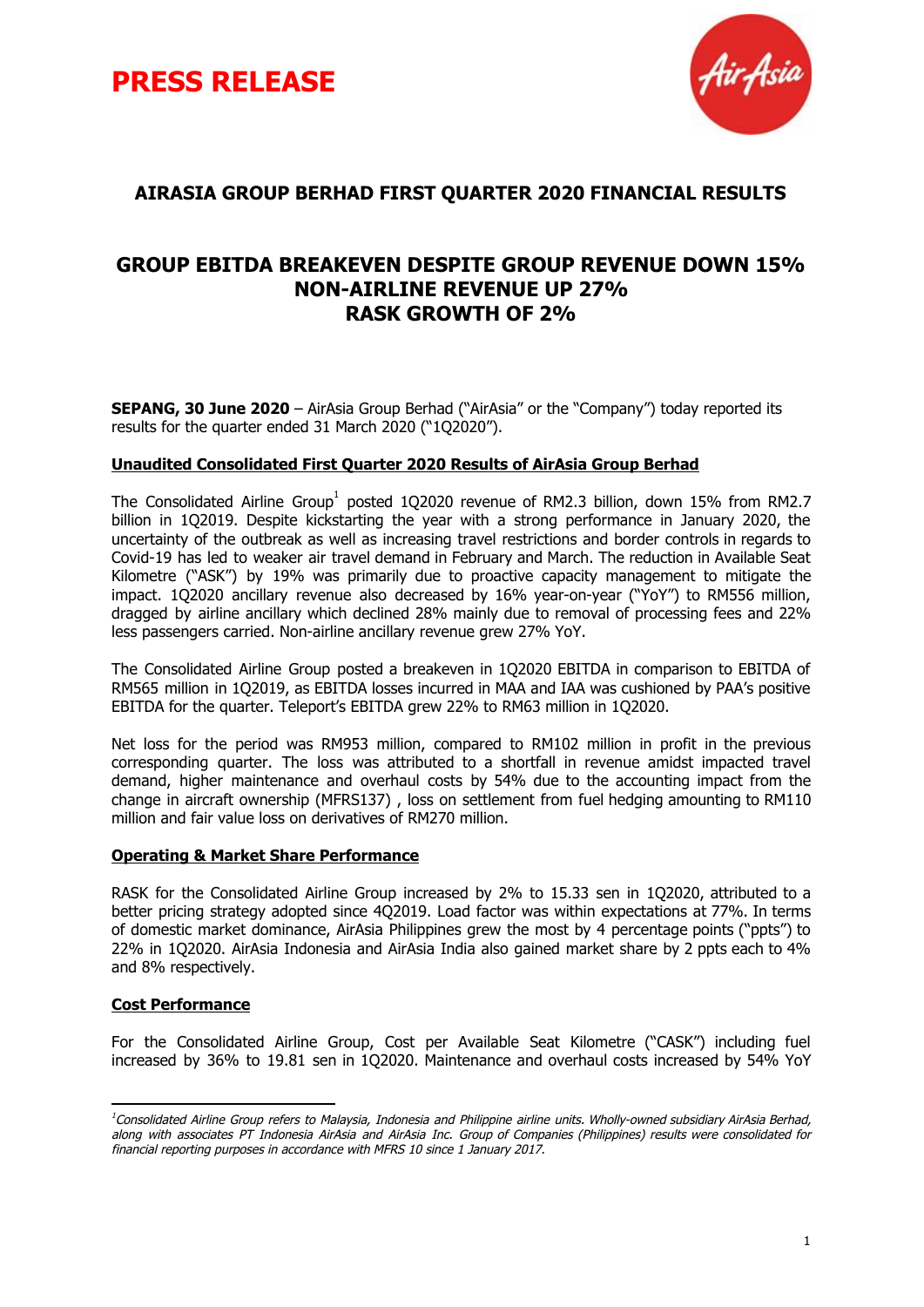



due to the accounting impact from the change in aircraft ownership. Loss on settlement from fuel hedging amounted to RM110 million in the quarter. CASK excluding fuel increased by 51%.

#### **On the airline performance results and outlook, President (Airlines) of AirAsia Group Berhad Bo Lingam said:**

"Our market position remained strong in the 1Q2020 despite the challenges faced. We are pleased to see domestic market share gain in three of our Air Operator Certificates (AOC)s, the highest being AirAsia Philippines which was up 4 ppts. Malaysia remains our strongest domestic market at 61% market share. AirAsia Malaysia's RASK grew 2% attributed to improved pricing strategy, while AirAsia Indonesia's RASK increased by 3%. Though AirAsia Philippines saw a dip in passengers carried by 9%, load factor remained healthy at 84%."

"For each of our operating markets, we have restarted operations in phases and are focusing domestically for now, before opening up to Asean and then the rest of Asia when border restrictions are lifted. We continuously engage with stakeholders especially local governments and airports, among others, on collective efforts in reviving air travel."

"Since beginning domestic operations in late April, we are encouraged by the increase in load factors week by week. Competition has also remained rational. We are aiming to increase our flight frequencies to around 50% of our pre-Covid operations and we look forward to resuming all domestic routes in the coming weeks and months to cater to the increasing demand. Currently, we are operating 365 daily flights across the region. We look forward to the reopening of international borders in recognition of the fact that air transport provides the connectivity that is essential for the resumption of economic activities."

"Safety remains our top priority in day-to-day operations. We have been stepping up precautionary measures on the ground and in the air, including more stringent crew health checks and cabin disinfection procedures. All AirAsia aircraft are fitted with HEPA filters which filter out 99.9% particles and airborne contaminants such as viruses and bacteria, making the air quality clean and safe for guests. We have recently implemented end-to-end contactless procedures including contactless payments at the airport, contactless kiosks, as well as enhanced features on our mobile app to further provide a seamless and secure experience for our guests."

#### **On the digital platforms' performance and outlook, President (RedBeat Ventures) of AirAsia Group Berhad Aireen Omar said:**

"1Q2020 demonstrated positive growth performance in our digital businesses. Our logistics arm, Teleport, recorded a higher revenue YoY by 49% to RM150 million. During the quarter, Teleport has successfully completed its cargo consolidation across our Asean AOCs. Our fintech arm, BigPay reported 161% growth in revenue in 1Q2020, gaining further traction with the expansion of remittance corridors to include India, Bangladesh and Nepal. Australia is the latest addition in June, making up nine countries currently available for international bank transfer."

"Latest in the portfolio is OURFARM, which is a new business-to-business (B2B) e-commerce platform to digitalise and transform the agribusiness supply chain by directly connecting agriculture producers and businesses such as hotels and restaurants and boosting their profit through the elimination of middlemen costs. OURFARM covers the end-to-end process from sourcing to delivery, leveraging on our logistics network and airline connectivity. We have already received orders on OURFARM since our launch in June 2020."

"We also launched a complete food ordering solution called OURFOOD. OURFOOD is perfect for food and beverage (F&B) businesses (Partner Outlets) that take orders directly on WhatsApp, Facebook and Instagram. Partner Outlets only need to share a customised menu link to their customers to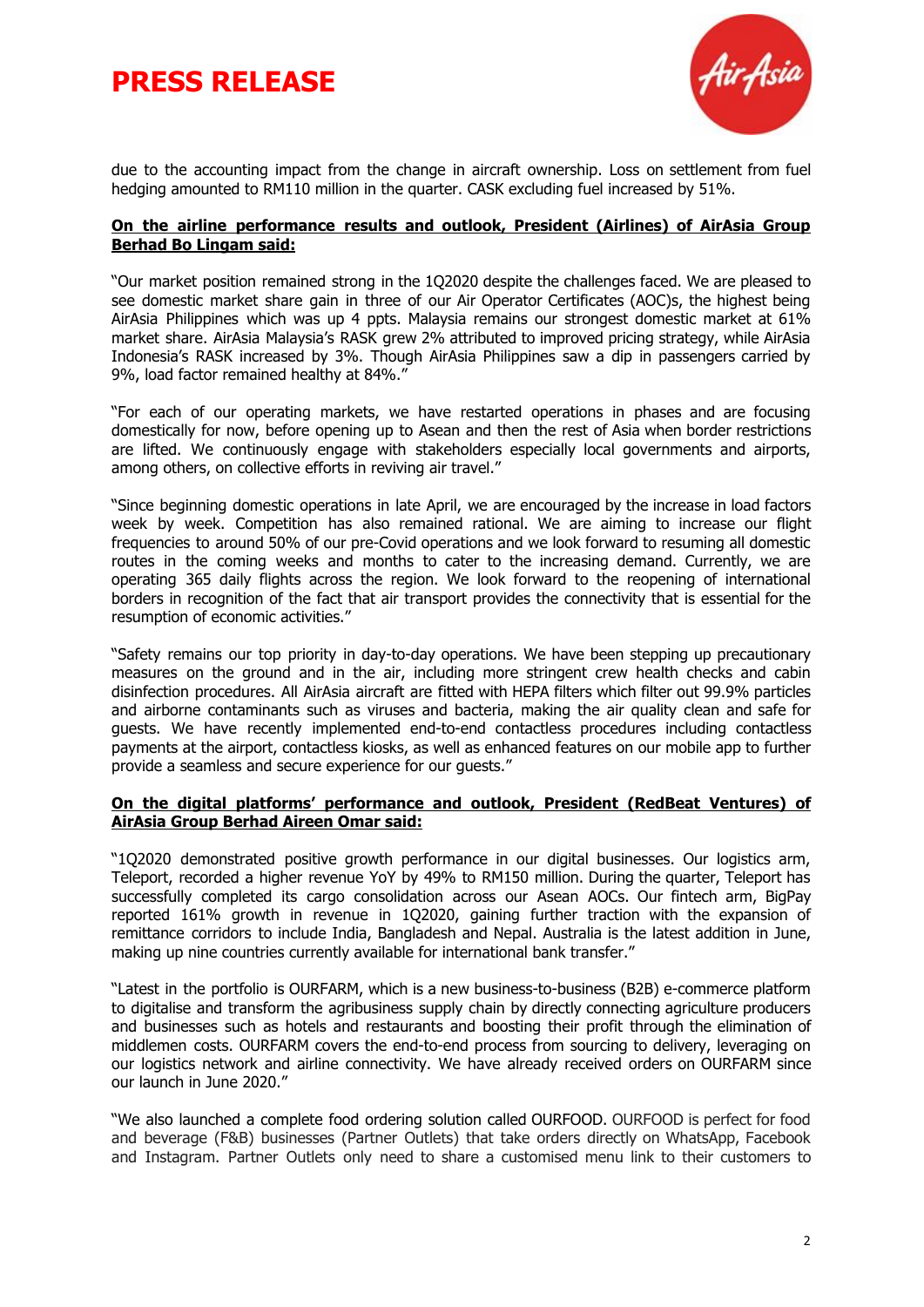# **PRESS RELEASE**



check out for a pre-order or to receive the food delivery instantly. In return, customers can easily pay, check out and track their food order status in real-time with just a single link."

#### **On AirAsia.com performance, AirAsia.com CEO Karen Chan said:**

"We are positive over AirAsia.com's 1Q2020 revenue which was up 118%. As flights are resumed, we are rolling out new offers and promotions in stages to further stimulate demand, focusing on domestic at this point. We received overwhelming response for our recent innovative product, AirAsia Unlimited Pass for AirAsia X, domestic Malaysia and domestic Thailand. We will be rolling this out in other markets soon."

"We continue to play our part to revive the domestic tourism industry by partnering directly with local hotels to offer hassle-free, best price quaranteed deals with bigger savings on SNAP, our flight + hotel combo booking platform which was just launched in June. We remain true to our mantra enabling everyone to fly through our great value fares. AirAsia is all about value, choice and innovation and this is just the beginning of our recovery efforts."

"We remain focused on our vision to evolve AirAsia.com into a travel and lifestyle platform and competing with existing online travel agents. We made our breakthrough in December 2019 by expanding to include non-AirAsia flights on our website, as well as rolling out AirAsia Deals, which is essentially everyday lifestyle deals from haircuts to F&B, to encourage consumers to actively engage with our platform. We continue to analyse trends in consumers' appetite and preferences while ramping up our existing product offerings. At the same time, we are working tirelessly to introduce more exciting products, promotions and collaborations in the near future."

#### **On the group's outlook, AirAsia Group Berhad CEO, Tan Sri Tony Fernandes said:**

"This is by far the toughest challenge we have faced since we began in 2001. Every crisis is an obstacle to overcome, and we have restructured the group into a leaner and tighter ship. We are positive in the strides we have made in bringing cash expenses down by at least 50% this year, and this will make us even stronger as the leading low-cost carrier in the region."

"On the airline operations, we are encouraged by the strong rebound demand seen since resuming operations in late April 2020 and we foresee this will continue in the coming months. Our innovative product, the AirAsia Unlimited Pass, sold out quickly. Competition is pricing rationally. This bodes well for us to compete in the post-Covid-19 world."

"Our past sale and leaseback deals serve to be beneficial in the current situation, as leasing provides us the flexibility and room for renegotiating contracts with our supportive lessors and suppliers. To ensure sufficient working capital during these challenging times, we have sought payment deferrals from our suppliers and lenders. We have also restructured a major portion of the fuel hedges with our supportive counterparties and are still in the process of restructuring the remaining exposure. This will help deal with the excess of hedged volume against expected fuel consumption post-Covid-19 and reduce the hedging losses if fuel price remains at today's prices. Further measures in managing and containing cost include both the management and senior employees of AirAsia Group volunteering a salary sacrifice, re-negotiating contracts and deferring all non-essential expenditures."

"We have applied for bank loans in our operating countries to shore up our liquidity. We have also been presented with proposals to raise capital to strengthen our equity base and/or liquidity from a number of investment bankers, lenders as well as potential investors to help the Company weather the storm caused by the Covid-19 pandemic. In addition, AirAsia has ongoing deliberations with a number of parties for joint-ventures and collaborations that may result in additional investments in specific segments of the group's business."